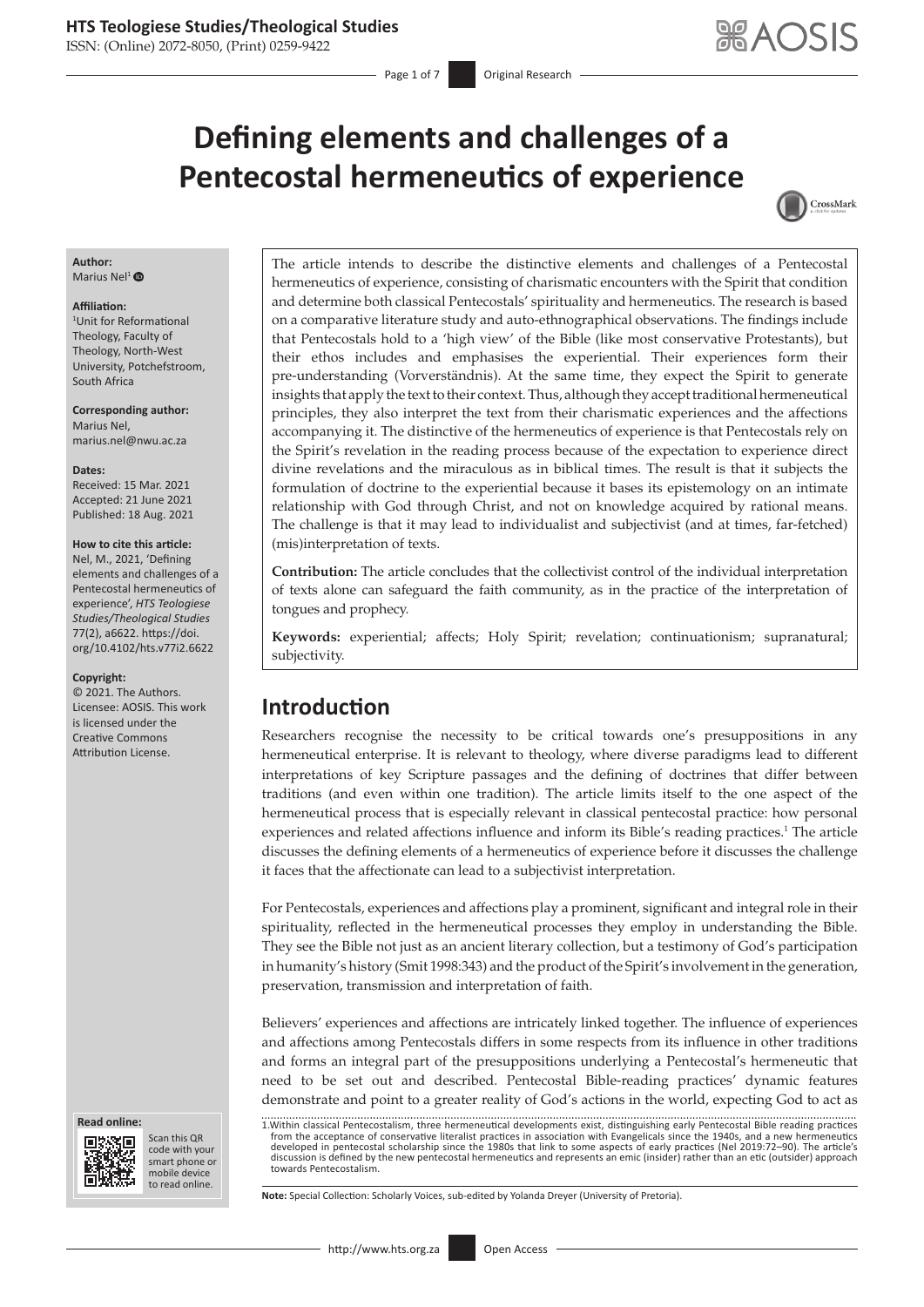an active, causative agent in the church of the day as God did in biblical times. In the next section, the distinctive elements of the hermeneutics of experience are analysed.

# **Pentecostal hermeneutics and experience**

Classical Pentecostals share with many conservative Protestants a 'high' view of Scripture; the Bible is God's authoritative, reliable and inspired ('God-breathed') word. The Bible has a divine origin as the sign and instrument of God's loving address to intelligent creatures (Webster 2003:42) and serves as the word of God in some sense (*sacra scriptura est verbum Dei*) – God's self-revelation and loving address to human beings. Pentecostals view the ultimate purpose of the Bible as Christian formation (Philemon 2019:205) and view the 56 books of the Protestant Bible as canonical (Nel 2020:1), identifying with a segment of Protestant experience in general (Maier 1994:411–412).

'Pentecostal' hermeneutics also shares with these traditions the emphasis that a consensus of scholars' agreement is essential for any hermeneutical process. Traditional principles universally used for reading include the importance of interpreting a passage in the light of its immediate context, reading it for its function within and as a part of the rest of the book, and reading it in the light of the cultural context that its language, assumptions and allusions take for granted (Keener 2016b:117). It includes discounting the specific genre or literary type, respecting the historical and social contexts in which the text originated, and giving attention to the original listeners or readers' social context. Ample room should also be left for authors' distinctive voices that may reflect different theological and ideological traditions within the Bible and identify ideological elements that protect the powerful in texts. Finally, one should also affirm the overarching narrative, scopus and fundamental theological unity of the canon as the revelation of God's salvation to humankind.

However, it is contended that there are some aspects in Pentecostal hermeneutics that are distinctive, although not necessarily unique to the Pentecostal movement.<sup>2</sup> These presuppositions are concerned with what is distinctive about being a Pentecostal and representative of the pentecostal ethos, values and interests because these factors dictate the interests they carry into their reading and influence their understanding, as McKinlay (2001:159–171) explains. These elements consist of believers' personal experience of Spirit baptism and being led daily by the Spirit, interpreted from the vantage of the day of Pentecost (Ac 2; Keener 2016b:4), providing a different framework from conservative, dispensational Evangelicalism (Lewis 2000:95).3 For that reason, Pentecostals emphasise that

3.'Experience' refers to 'a complex, conscious, affective, psychological phenomenon' that involves both cognitive awareness of external events and internal physiological, affective and consciouos reactions to such events, in Parker's (1996:15) terms. 'Charismatic experience' refers to encounters with God through the Spirit as defined in pentecostal practice.

one needs to interpret the Bible with the enlightenment of the Spirit who had inspired it.

#### **Experiential in hermeneutics**

The condition in Pentecostal hermeneutics is charismatic experiences that, in the first place, form a pre-understanding (*Vorverständnis*) that determines what they take into the text whilst interpreting the text and influences the text's interpretation and application personally and culturally (Lewis 2000:113–114). In other words, the experience of the Spirit's baptism (Ac 1:5) or filling (Ac 2:4) that empowered the church on the day of Pentecost to proclaim the gospel 'to the ends of the earth' dynamically shapes Pentecostals' reading of Scripture. Thus, the direction in which they read Scriptures is from their experiences to the Bible and back.

In the second place, Pentecostals deliberately expect to hear from God directly whilst reading the Bible. They are open to the 'voice of the Spirit', expecting the Spirit to interpret Scripture and apply it to their context through insights formed in their minds (Pinnock 1993):

The Spirit is active in the life of the whole church to interpret the biblical message in the languages of today. He actualises the word of God by helping us to restate the message in contemporary terminology and apply it to fresh situations. The result is that salvation history continues to take effect in us. (p. 4)

The insights they believe they receive from the Spirit (and that are not necessarily or always directly connected to the text) form an integral and essential element of their hermeneutics, spirituality and the eventual theological formation. They share the anticipation of an encounter with God in their reading of Scripture and expect that the encounter will transform their life. 'The impetus for reading biblical texts in the Pentecostal community is to obtain transformative encounters with God' (Grey 2011:154) that consists of the ability to change behaviour, regulate decisions and set parameters for a reader's life influenced by the biblical text (Lewis 2000:116).

The Pentecostal hermeneutical spiral implies that orthodoxy, orthopathy and orthopraxy intermingle in the interpretation process (Lewis 2000:117). They view their encounter with charismatic experience as a necessary and even critical voice in biblical hermeneutics' conversation (Grey 2011:5). That is the reason why pentecostal hermeneutics is qualified here as a 'hermeneutics of experience'.

Such experiences provide a form to their spirituality and determine how they interpret the Bible. In the process, they reinterpret biblical events to fit into their existential reality and explain the meaning of what happens in their lives from such parallels. For this reason, Ellington (1996:38) argues that: 'Pentecostal theology and hermeneutics are different

<sup>2.</sup>Stronstad (1992:35) describes and defines five components to a Pentecostal hermeneutic, consisting of charismatic experiential presuppositions; the pneumatic; genre; exegesis; and experiential verification.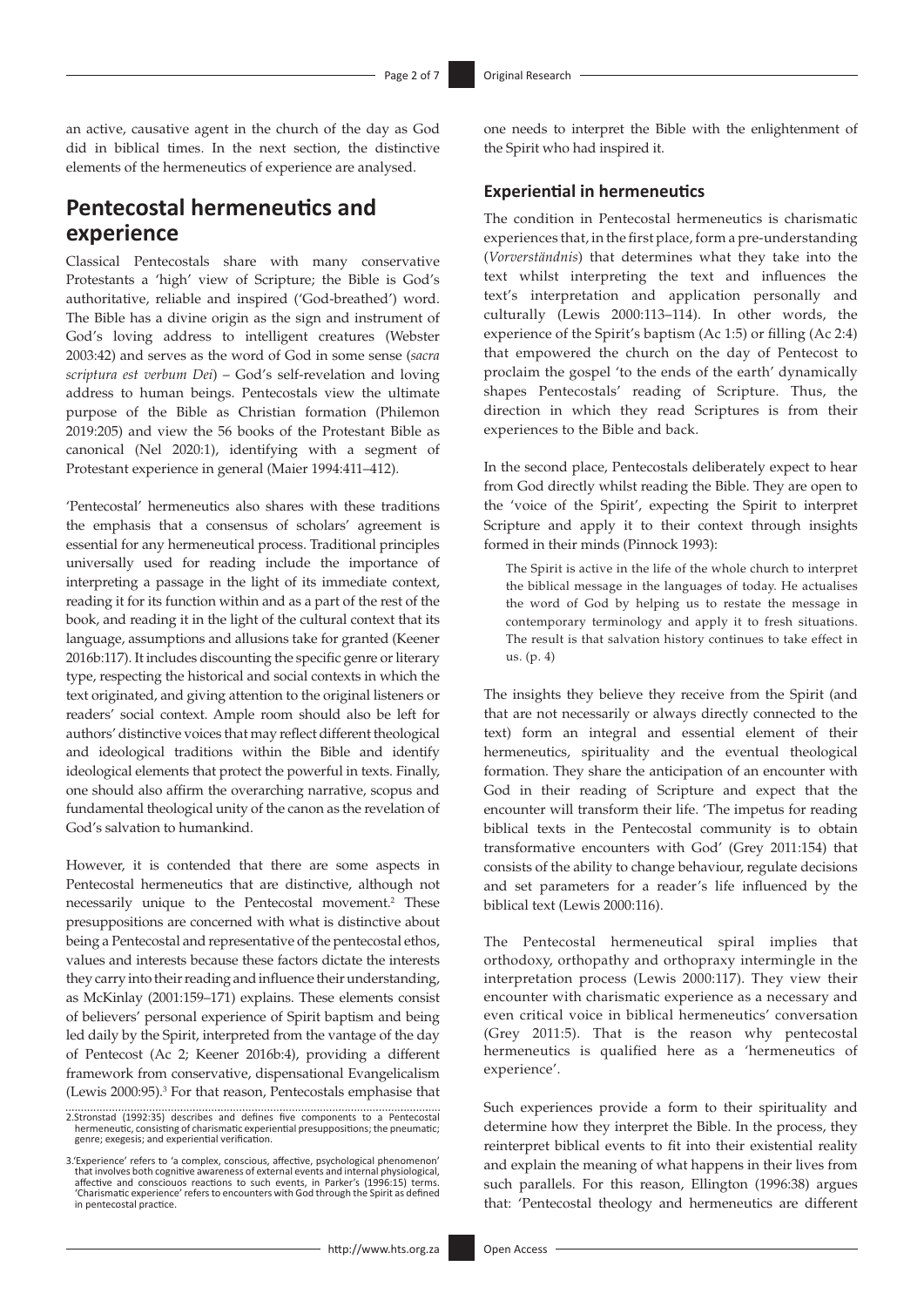because they arise not primarily out of rational reflection, but rather out of lived experience'.<sup>4</sup>

Although rational deliberations do not necessarily have emotional content, most experiences are affections-based; that is why rich emotional content characterises charismatic spirituality. It may serve as a reason why some mainline churches became interested in integrating aspects of charismatic worship practices and spirituality. It also explains the popularity and growth of Pentecostalism in the global South, including Africa (Kalu 2008:5).

One cannot argue with the observation that Pentecostal readings of the Bible lead to mixed results. For instance, they accommodate differing views of Trinitarianism, several ethical issues, women's role in ministry, prosperity teachings, separation from the world and ascetical injunctions and prescriptions. In addition, one can discern a mainstream tradition *contra* diverse local cultural applications (Archer 2017:193). The reason is that Pentecostals do not have any magisterium to decide what is to be considered 'Pentecostal' (Chapman 1990:269). There are no publications by a pioneer or important leader/figure(s) or an overarching organisation, synod or council that they view universally as authoritative.

#### **Relying on the Spirit**

The next defining element of Pentecostal hermeneutics consists of the Spirit's inspiration and revelation as a condition for understanding the Bible correctly. Pentecostals believe that the Spirit can act in ways that do not necessarily comply with the rules of more rational approaches and bring people into a more profound knowledge of God by using the Bible (May 2005:7). What does it imply that the Bible reader should rely upon the Holy Spirit in interpreting the text?

Humanly devised interpretative methods will always be marred by several limitations, illustrating the need for divine guidance and requiring a continuous reflection on the Spirit's role in interpretive practices (Philemon 2019:31). It implies that interpretive exercise may never be predominantly a human academic enterprise. Arrington (1994:105) suggests several helpful ways in which interpreters may express their dependence on the Spirit. By submitting the mind to God, readers deliberately bring their critical and analytical abilities under the Holy Spirit's guidance with a genuine openness to the witness of the Spirit as they examine the text. They realise that the Spirit addresses them in ways that transcend human reason. The Spirit flows in ways that no one can control or dictate, implying that one should approach the Bible, not as an object to interpret but as a living word that interprets readers (Moore 2013:11–13). For that reason, Bible-reading practices should ideally occur within the context of prayer and worship that results in charismatic experiences and relationaltransformation knowledge of Christ (Nebeker 2003:49). Jones and Jones (1992:112) describe Pentecostal epistemology (the way Pentecostals acquire knowledge) by the Hebrew term *yāda –* 'to know', which they interpret as 'knowledge which comes through experience'. Knowledge is more of the actualisation of a relationship than a mere conceptualisation of an object (Moore 2013:12). The Pentecostal community does not amass knowledge in reading the Bible for knowledge's sake but from their desire to 'know' God (Grey 2011:159).

The challenge is that relying on the Spirit can lead to subjectivist interpretation practices, and therefore Pentecostals must keep the two dimensions, experientialpneumatic (or spiritual) and exegetical elements of the interpreting process, in balance.<sup>5</sup> They should realise that an overemphasis of the experiential and pneumatic at the cost of the mind's contribution contributes to a subjectivising interpretative process; the last part of the article comes back to the challenge. They should remember that the Bible should always stand as the objective standard and submit all interpretation to it; this is non-negotiable. To speak with any authority, a pneumatic reading condition is that it can support its case biblically. Pentecostals believe that God still speaks today, and when God speaks, God has more to say than just what is written in the Bible. However, what God says will never contradict what Scripture teaches because it is the same Spirit who inspired the Bible's authors who reveal God to contemporary believers (Archer 2013:148).

The last remark is that the interpretation is not exhausted by commentary alone; the ceaseless movement of biblical interpretation begins and ends in the challenge of a response, in the words of Ricoeur (1975:31). Hermeneutics reminds us that biblical faith is inseparable from the movement of interpretation, which elevates it into a language (Gräbe 1997:23). Pentecostals interpret faith in the same terms as the book of Acts; it consists of life-transforming encounters with God that empower believers to tell about the divine power and love that changed their lives and eventually established a faith community (Schnackenburg 1974:81–82).

## **Pentecostalism's continuationism**

The next element of a hermeneutics of experience is the expectation of a continuous divine revelation of some sort. Pentecostals expect to hear from the Spirit when they worship, pray and read the Bible, and they define their spirituality within these existential parameters. They interpret their charismatic experiences in continuity with the experiences ascribed to the early church of the first century and use it as a starting point or pre-understanding for engaging the text (Kärkkäinen 2002:38). The expectation of restoring the New Testament church's essential practices comes from a primitivist urge to receiving an ongoing revelation. It distinguishes them from the (soft and hard) cessationism of most Protestant traditional 'mainline' churches.

<sup>4.&#</sup>x27;Theology' is used here to refer to the second-order affair that proceeds in abstraction from first-hand experience (Yong 2002:2); one should also remember<br>that Pentecostals interpret and verbalise their personal experie precedents, explaining the ground of their theology (see discussion later).

<http://www.hts.org.za> Open Access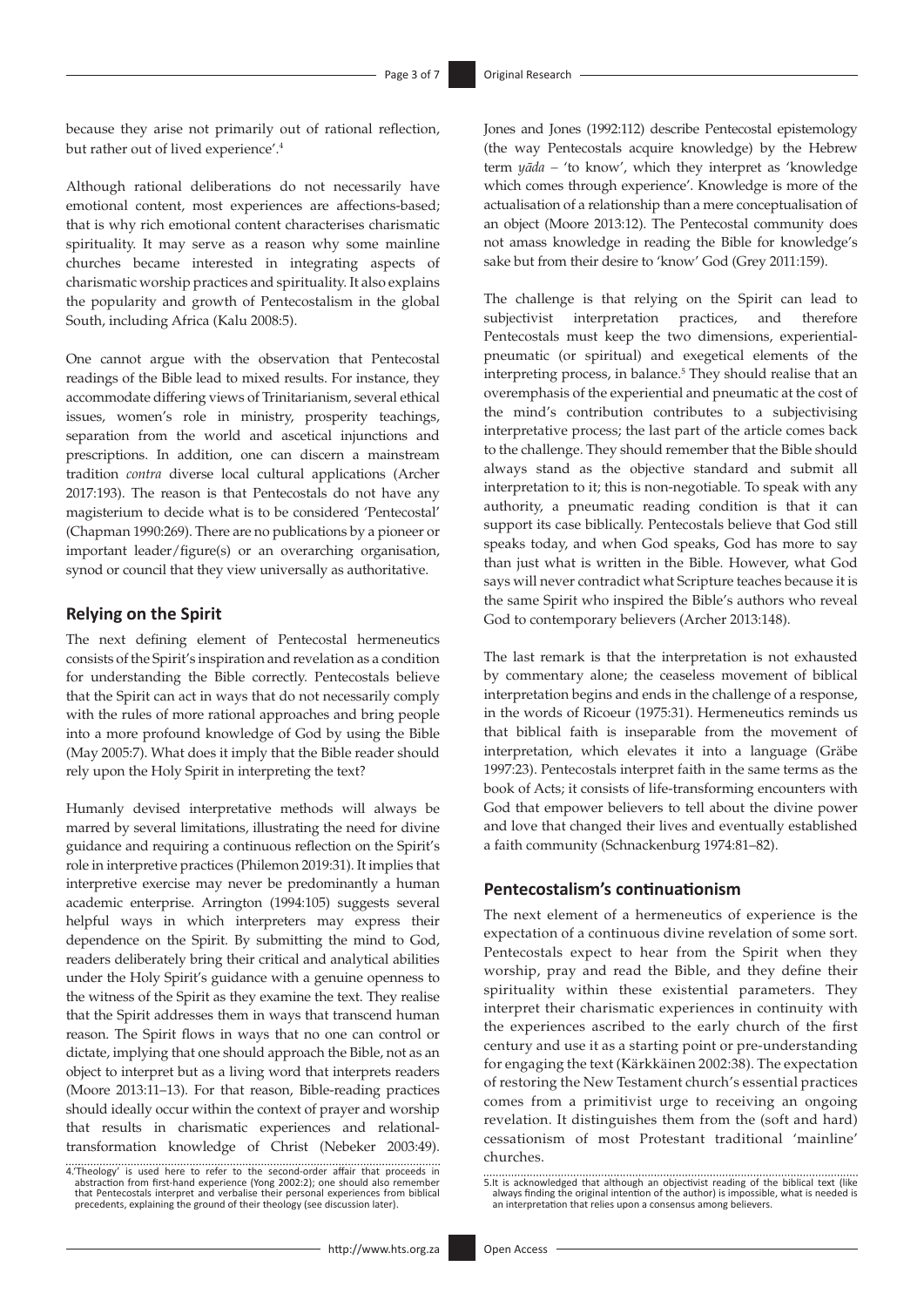They believe that they live in some sense within the larger narrative world of the Bible, sharing the world view of Jesus and the apostles and establishing their metanarrative in terms of the Bible's narratives, characterised by the super/ supranatural, eschatological and apocalyptic world view that foresees a catastrophic end of the existing order. The metanarrative serves as a means of shaping identity, which in its turn contributes to experience and understanding.

Pentecostals' purpose in reading the Bible is not merely to collect information about biblical figures and historical events or to understand the text that originated in an ancient culture. As a faith community, they believe that they live in the biblical experience, demonstrated by their (perceived) experience that the same Spirit who guided God's people and inspired the Bible still leads them in the same way. At the same time, they use language generated by reading the Bible and derived from the Bible when they testify about their encounters with God. In this way, they succeed to bring together the ancient and contemporary horizons of understanding in a unique manner; their narrative world coincides with that of biblical figures. They base their noncessationist or continuationist approach to the Bible on their identity founded on their experiences of Spirit baptism that formed them into a prophetic-eschatological people of God as interpreted in terms of Joel 2:28–32 and Acts 2:21 (Keener 2016a:231; Martin 2013:1). 'Being pentecostal' implies that one is committed to a Spirit-centred, miracle-affirming, praise-oriented version of Christian faith that fits the New Testament description, in Jacobsen's (2003:12) words. When they read the Bible, they expect to share the same experiences and relationships with God that they find in the Bible. For that reason, they read the text and interpret it as a source that addresses the questions they pose to the text (Bultmann 1984:79). They leave ample space that the Spirit, the still 'voice of God', will reveal insights,<sup>6</sup> expecting the Spirit to apply a specific passage to a new situation (Van der Geest 1998:40). It implies that the text's meaning can move beyond the scope of the authors' intent. It accepts that the humans who participated in the Bible's writing did not always fully understand what they wrote, implying that there may be a *sensus plenior* that the Spirit may wish to explicate for contemporary readers. New contexts may also generate new meanings in line with the biblical metanarrative (Lewis 2000:113). They read biblical narratives as 'testimonies', implying, according to Brueggemann (1997:118), that they do not ask, 'What happened? but What is said? Furthermore, what does it say to me?' One implication is a simplistic acceptance of the narrative's claims as authentic and accurate, including historical references, resonating with pentecostal tendencies towards literalism.7

Continuationism implies that biblical narratives relate how people heard from God, spoke 'God's words' and experienced miracles of deliverance and healing. Contemporary Pentecostals expect that God would repeat similar interventions in their lives and circumstances. The expectation includes supranatural wonders and miracles; the result is that the 'supernatural' element within the community forms an integral element of Pentecostalism's essence (Archer 2013:131) because God as an active agent includes the miraculous intervention of God operating outside a rationalist worldview (Grey 2011:169). Pentecostals' world view is more holistic than the average Westerners', incorporating 'natural' and 'supernatural' alongside each other without any qualms. It is based on what Poloma (1989:8) calls an anomaly that maintains a tension between the 'rational cognitive and affective experiential'. They operate their worship gatherings on the assumption that God can and will do what God wants, and they reject a formal liturgical structuring of worship services to provide the Spirit that opportunity (Davies 2013:253). It is crucial for them that their worship services keep the spontaneity where the Spirit may at any time intervene as the Spirit wills. They create the space that any one of the attendees may participate by testifying, singing, praying or bringing a charismatic word. In this way, they confirm the priesthood and prophethood of all believers, including all people, despite gender, age or level of (theological and other) education.

The first part discussed the defining elements of a hermeneutics of experience that emphasise the role the experiential plays in interpretation, the importance of relying on the Spirit whilst reading and the primitivist expectation of a repetition of biblical revelation. The Pentecostal hermeneutics also determines how Pentecostals theologise; again, they start from their experiences and move to the theoretical.

### **Pentecostals, doctrine and authority**

Pentecostals' hermeneutics of experience holds significant implications for their theological endeavours. Although the Bible serves as the standard to define faith and practice (Nel 2017:2), they base their doctrine on their experiences with the God who utilises the Bible to reveal Godself through God's Spirit (Ellington 1996:34). According to Grey (2011):

The orientation toward and through experience can be described as an epistemology in which religious truths are not objects of abstract belief (i.e., belief as cognition), but are living facts experimentally known as personal, first-hand knowledge. (p. 14)

They define doctrine experientially in terms of the Bible or based on what they perceive as similar experiences found in the Bible, although they underplay doctrine to the benefit of ongoing encounters with God and continuous revelation. Their epistemology is open-ended. Doctrine is emphasised only within the praxis and not as creedal representation;

<sup>6.</sup>Not all Pentecostal scholars agree. Anderson (1992:12), for example, argues that the Spirit does not act upon the mind that enables the human being to intellectually grasp the revelation of the Bible, but on the will of the individual. He reasons that<br>anyone who can read or hear can understand what the Bible says; one does not<br>need the guidance of the Spirit to do so. 'The Spirit's rol the meaning of the text itself, but to move the will of the individual to a place of receptivity to the meaning of scriptures' (Noel 2007:260).

<sup>7.</sup>Narrative criticism explains that the acceptance of the claims of the story is important, disconnecting the meaning of the text from questions of history, because

historical descriptions serve as a literary device of the author. However, that does not imply that the claims are necessarily true and based on actual historical events.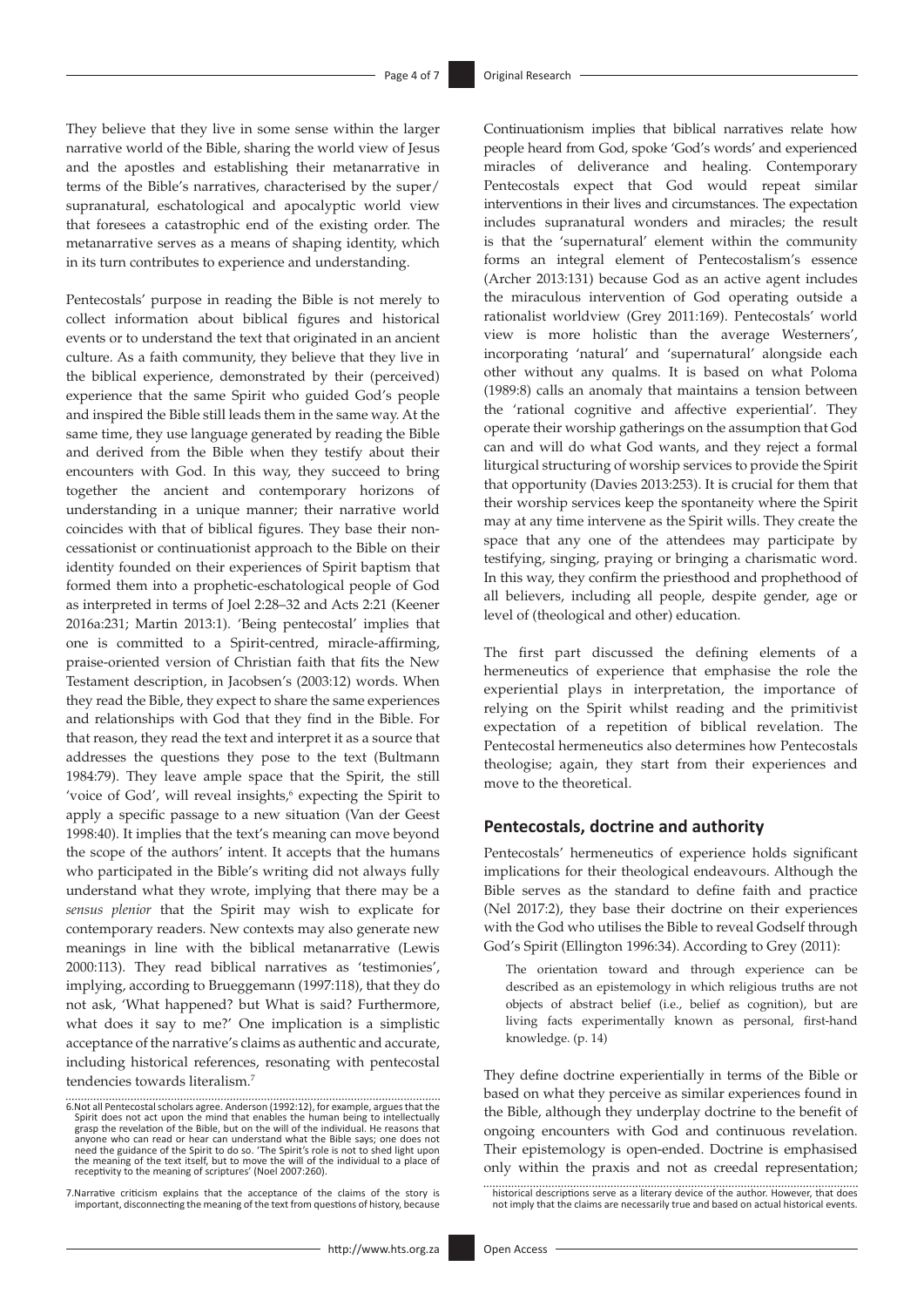creeds do not function in any way in their spirituality. However, they set (and should always do so) as a condition for their experience of ongoing revelation that canonical texts serve as 'measuring sticks' for such encounters. However, the challenge and danger remain the exploitation and abuse of the interpretation of texts in the service of ideological or personal agendas (Keener 2016b:107–108).

Pentecostals read the Bible to find something they would experience as relevant to their felt needs (Anderson 2013:222). Then the Bible *becomes* the word of God, as Luther and Barth emphasised, because of the Spirit's ministry, something that does not happen automatically or mechanically when believers read the Bible but require Bible reading in the context of prayer, worship and dedication to God. Pentecostal hermeneutics sees the Bible as a witness to revelation rather than revelation itself; the actual, real inspiration of the Spirit occurs when the texts are read faithfully (as Barth 1958:512 also states). Only when reading the Bible results in a revelation applicable to the current situation does the Bible *become* the word of God. The Spirit's authority comes before and determines the Bible's authority (Land 1993:100, 106; Welker 1996:52–79). For Pentecostals, cognitive constructs alone do not determine the Bible's authority; instead, their immediate experiences of God in and through the text do it (Lewis 2000:110).

Pentecostal hermeneutics is based upon God's continued presence globally, working the same way today as God did in biblical times (McKay 1994:29). The expectation is that a modern-day believer can experience existentially what the earliest apostles experienced by cooperating with the same Spirit (Martin 2013:2) and accompanied by the same charismatic phenomenology that characterised the earliest church (Ervin 1981:22). In that sense, the Bible's authority is self-evident because believers find that the text relates to their experiences that coincide with the text (Lewis 2000:111). God's voice is, for that reason, not limited to the words of the Bible, but recognised in present-day anointed sermons, teachings, exhortations, testimonial narratives and other charismatic words, including the *charismata*  (Albrecht 1999:229).

## **Faith community as a guarantee against affectional subjectivism**

In discussing the most significant hermeneutics of experience, several challenges were identified, such as the affectionate leading to a subjectivist interpretation and the ideological exploitation and abuse of interpretation. Experience and its accompanying affections are necessarily individualist and subjectivist, even in communal experiences within groups, necessitating measures to prevent subjectivist and ideological misinterpretation. It is suggested that a three-tiered process can counteract the dangers of subjectivist readings that requires the Pentecostal faith community's participation.8

8.See also Bird's (1982:83–85) three principles that she offers for ensuring a responsible reading practice, as studying the Bible as a life-long process, within the context of the faith community and the compatibility of experiential knowledge. The three-tiered questions that should be asked are: what does the text mean to me (an individual), to them (the wider church through the ages) and us (the local faith community)? These voices' interaction provides Pentecostals with controls against the loud domination of a single voice, acknowledging the difficulty of analytically isolating God's propositional content from God's personal communion and offers 'checkpoints' against 'me', 'them' and 'us'.9

As a community of believers, the church is the context for biblical interpretation, a pneumatological fellowship whose origin and sustenance is contingent upon the Holy Spirit (Philemon 2019:208), in the same way as the faith community also serves as a corrective for charismatic practices. Charismatic words aspire to represent a (new) word of revelation from God to upbuild, encourage and console fellow believers (1 Cor 14:3); the rest of the believers are responsible to judge or weigh it (1 Cor 14:29).

As stated, Pentecostal hermeneutics appreciates the text's transformative power in the interaction between the reader's experience and the text and provides meaning. However, stopping here and not integrating the meaning into the broader community's understanding imply that the text is not read beyond its significance for the individual. When readers expound on 'new truths' or read the Old Testament through exclusively 'christological lenses' and find many narratives of prototypes and prophecies of Christ, it demonstrates the limitation and liability of isolated readers (Grey 2011:155). They need a critical interaction and dialogue with the Pentecostal and broader Christian community to ensure that one eliminates the dangers inherent in self-deception. Pentecostals should learn to question the text's significance for others, including the marginalised (the 'them') such as people of other races, the poor, women, displaced people and people with other sexual orientations (Smit 1998:346). They should deliberately relate their understanding to the faith community's understanding and ensure that interpretation aligns with the ecumenical community's broader historical and current exegetical perspectives. The exercise of *charismata* implied in the faith community's existence as a 'community of the Holy Spirit' may also provide affirmation of the correctness of their interpretation; gathering together as believers is a fundamental Pentecostal expression in which they believe the Spirit speaks and operates through the gifts (Philemon 2019:63).

In this regard, Thomas (1994:43) suggests a holistic Pentecostal hermeneutic that leaves room for the revelation of the Spirit and believers' experiences. He refers to Acts 15, explaining that the Spirit cooperates with the faith community to interpret the requirement whether gentile or non-Jewish Christians should observe the Mosaic law as in Judaism. The believing community interprets their context in terms of the biblical text, in contrast to exegetical processes that

<sup>9.</sup>The history of Pentecostalism provides many examples of prominent spiritual leaders who influenced parts of the church and its interpretation of texts, illustrating the need for communal checks on Bible interpretation.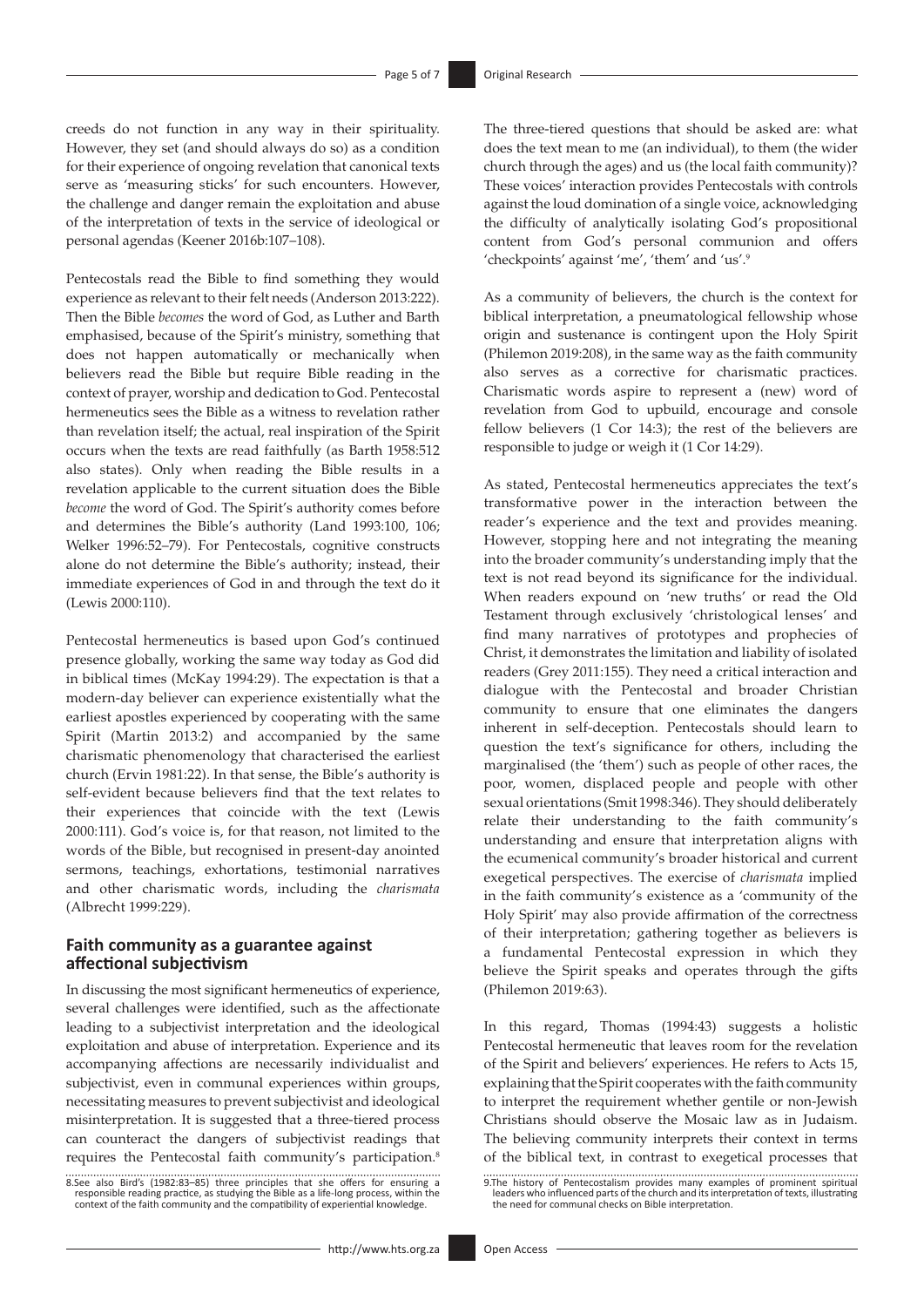move in the opposite direction by beginning with the text and moving to the context. The last element is the Spirit's revelation that enlightens the faith community in the interpretive process, leading to the remark that 'it has seemed good to the Holy Spirit and to us to impose on you …' (Ac 15:28). Pentecostals do not claim, as Evangelicals do, that the Spirit only illuminates their minds; instead, they expect the Spirit to guide them to understand God's will in the challenges their context poses to them.

The interpretation process then consists of the three components of Spirit, faith community and interpretation (Sparks 2008:192) that dialogue with each other when the community searches the Bible for the Spirit's revelation to meet their context's challenges. Firstly, it requires a dynamic conversation between the believer, the Spirit, the Bible and the faith community (Ellington 1996:28); then, 'what the Bible says' and 'what God says' become identical (Ellington 1996:38).

In conclusion, the primary technique for avoiding the potential of rampant subjectivism in interpretation requires the necessity of a continuing dialogue in Bible interpretation, reading in conversation with 'them' and 'us'.

# **Synthesis**

The article intended to delineate the defining elements of a Pentecostal hermeneutics of experience and discuss the challenges it imposes on Bible-reading practices. Pentecostals argue that in the same way that the Spirit guided biblical authors in writing down what became the Bible, human interpreters need the experience of the guidance and illumination of the Spirit to understand the text. Moreover, experience hermeneutics' epistemology is not primarily based on knowledge acquired by rational means but through an intimate relationship with God through Christ. Hence, this knowledge has life-transforming power, transcending a merely cognitive recognition of a set of principles.

It found that Pentecostal hermeneutics should always start the reading practice from the context of readers' charismatic experiences, whilst also leaving room for the Spirit to interpret what biblical authors intended to say concerning the current challenges of the faith community. Thus, although it does not deny the text's original meaning, it leaves room for the Spirit to address new settings and challenges through insights that develop in readers' minds.

It also found that the Pentecostal community played a significant role to counteract the challenges of individuals' subjectivist interpretations. The faith community is the primary interpreter of the Bible and of *charismata*, and the necessary interpretive accountability is only possible within the Christian community equipped with the gift of the discernment of spirits (1 Cor 12:10). Therefore, especially Pentecostals, in their expectation to hear from God, should resist the tendency of extensive individualism in biblical interpretation, ensuring that their experience-certified hermeneutics is also community-driven. The believing community's priority is to interpret Scriptures through the Spirit with vigilance and attentiveness.

# **Acknowledgements**

The author thanks the National Research Foundation (NRF) of South Africa for providing funding for this study. The views expressed do not necessarily reflect the view of the NRF.

#### **Competing interests**

The author declares that he has no financial or personal relationships that may have inappropriately influenced him in writing this article.

#### **Author's contributions**

M.N. is the sole author of this article.

## **Ethical considerations**

This article followed all ethical standards for research without direct contact with human or animal subjects.

#### **Funding information**

The NRF provided funding for this study.

#### **Data availability**

Data sharing is not applicable to this article as no new data were created or analysed in this study.

#### **Disclaimer**

The views and opinions expressed in this article are those of the author and do not necessarily reflect the official policy or position of any affiliated agency of the author and the publisher.

## **References**

- Albrecht, D.E., 1999, *Rites in the Spirit: A ritual approach to Pentecostal/ charismatic spirituality, Journal of Pentecostal Theology Supplement* 17, Sheffield Academic, Sheffield.
- Anderson, A.H., 2013, *An introduction to Pentecostalism*, 2nd edn., Cambridge University Press, Cambridge.
- Anderson, G.L., 1992, 'Pentecostal hermeneutics', in *Drinking from our own wells: Defining a Pentecostal-charismatic spirituality,* Conference papers, vol. 2, twenty-<br>second annual meeting of the society for Pentecostal studies, Assemblies of God<br>Theological Seminary, November 12–14, Springfield, MO, v [https://biblicalstudies.org.uk/th\\_spirit\\_ch1.html](https://biblicalstudies.org.uk/th_spirit_ch1.html).
- Archer, K.J., 2013, 'Pentecostal hermeneutics: Retrospect and prospect', in L.R. Martin (ed.), *Pentecostal hermeneutics: A reader,* pp. 131–148*,* Brill, Leiden.
- Archer, K.J., 2017, 'Spirited conversation about hermeneutics: A Pentecostal hermeneut's response to Craig Keener's *Spirit Hermeneutics*', *Pneuma* 39(1/2), 179–197.<https://doi.org/10.1163/15700747-03901007>
- Arrington, F.L., 1994, 'The use of the bible by Pentecostals', *Pneuma* 16(10), 101–107. <https://doi.org/10.1163/157007494X00085>
- Barth, K., 1958, *Church dogmatics,* I/2:19.2, eds., G.W. Bromiley & T.F. Torrance, T&T Clark, Edinburgh.
- Bird, P.A., 1982, *The Bible as the church's book,* Westminster, Philadelphia, PA.
- Brueggemann, W., 1997, *Theology of the Old Testament: Testimony, dispute, advocacy,* Fortress, Minneapolis, MI.